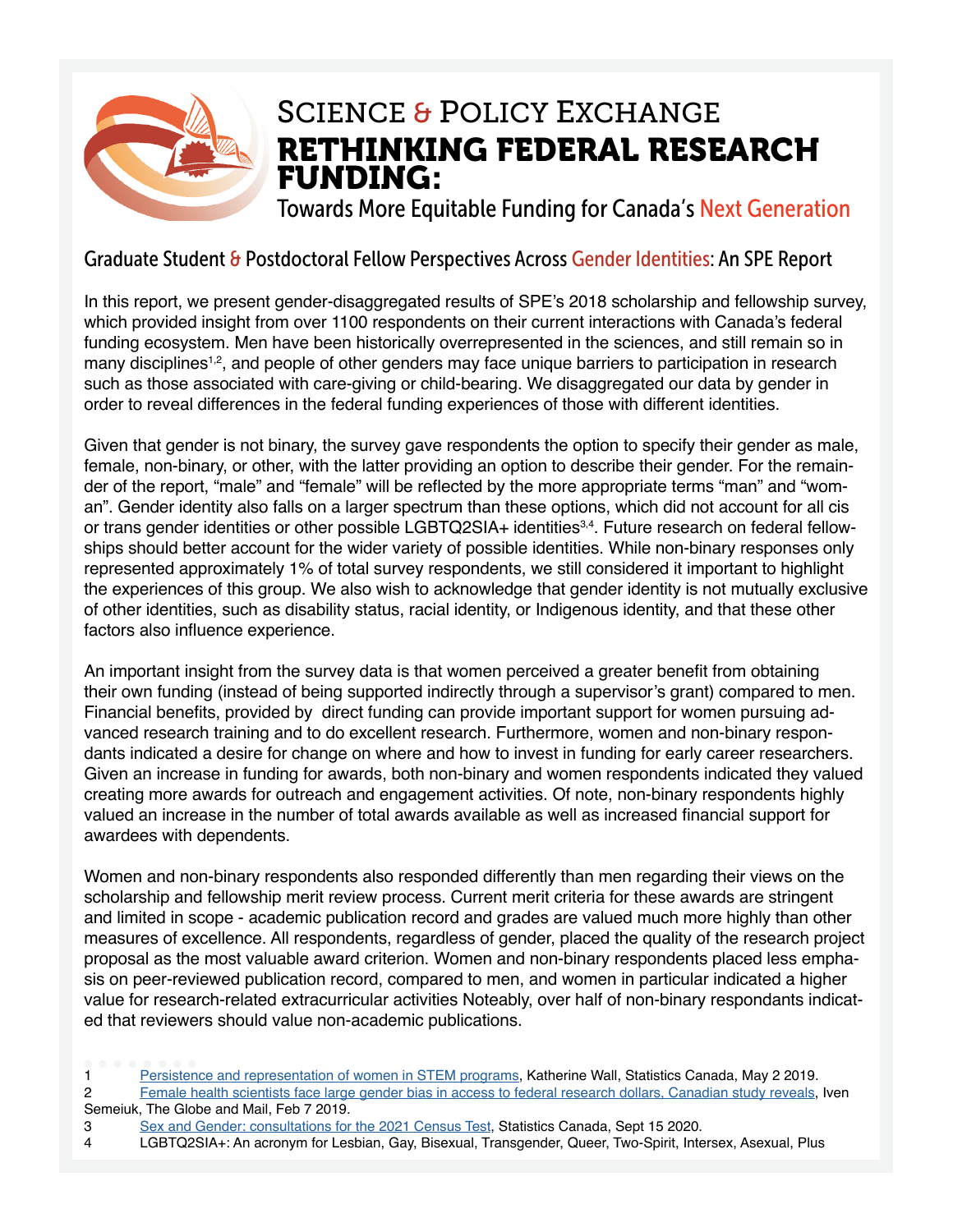All genders indicated a desire to see a more comprehensive skillset become part of academic research training. Women and non-binary respondents wanted awardee training to include communication towards diverse audiences, beyond academic publications. Both groups also valued training in ethics and management skills, more so than men. Therefore, widening the scope of academic skills training will beneft groups that have been historically underrepresented in beneft groups that have been historical-Iv underrepresented in research $1,2$ .

Overall, the survey highlighted the differences in experience between people with different gender identities. These results can guide policy decisions to create a more inclusive research environment. In particular, improving access to awards for those from marginalized genders provides them with the fnancial support to pursue an advanced degree. This can be particularly impactful for frst-generation university students or LGBTQ2SIA+ students who have faced additional barriers throughout their educations.

#### **Along with recommendations made in our other survey reports, we recommend that the federal funding agencies:**

- 1. Collect and report data on gender and LGBTQ2SIA+ representation amongst awardees.
- 2. Create trainee awards for science outreach, science communication, and other community services.
- 3. Widen criteria for award recognition to de-emphasize previous success and increase emphasis on research-related extracurricular work.

Different groups of students experience the federal funding system in unique ways. You can read more about some of their specific experiences in other micro-reports at the following link:

<https://www.sp-exchange.ca/rethinking-federal-research-funding>

1 [Persistence and representation of women in STEM programs,](https://www150.statcan.gc.ca/n1/pub/75-006-x/2019001/article/00006-eng.htm) Katherine Wall, Statistics Canada, May 2 2019. 2 [Female health scientists face large gender bias in access to federal research dollars, Canadian study reveals,](https://www.theglobeandmail.com/business/technology/science/article-female-health-scientists-face-large-gender-gap-in-access-to-federal/) Iven Semeiuk, The Globe and Mail, Feb 7 2019.



**SCIENCE & POLICY EXCHANGE** 

DIALOGUE SCIENCES & POLITIQUES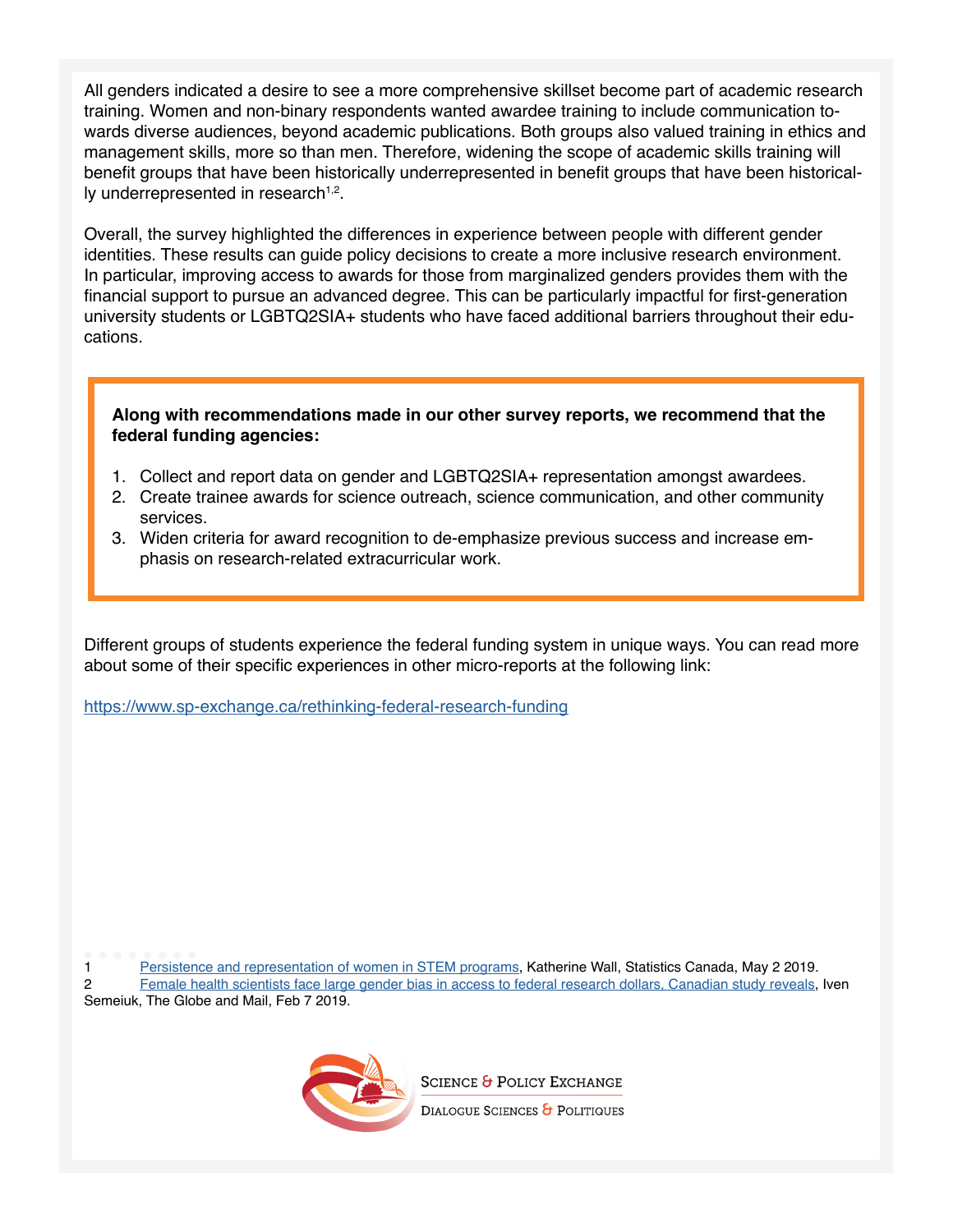

Science & Policy Exchange (SPE) is a non-profit group aimed at representing the voice of next-generation researchers to policy makers. We asked graduate students and postdoctoral fellows to tell us what they want for the future of scholarships and fellowships in Canada.

These selected data highlight the diverse perspectives of early-career scholars with regards to their gender identity. These data showcase their experiences and further the crucial analysis required to commit to equity, diversity and inclusion in trainee funding.

# Perceived Benefits to Receiving Funding

Do you think there are benefits of obtaining funding from awards, rather than receiving support from your supervisor's research grants (or other indirect sources)?



Yes No

### What impact did receiving an award have on you and your research?

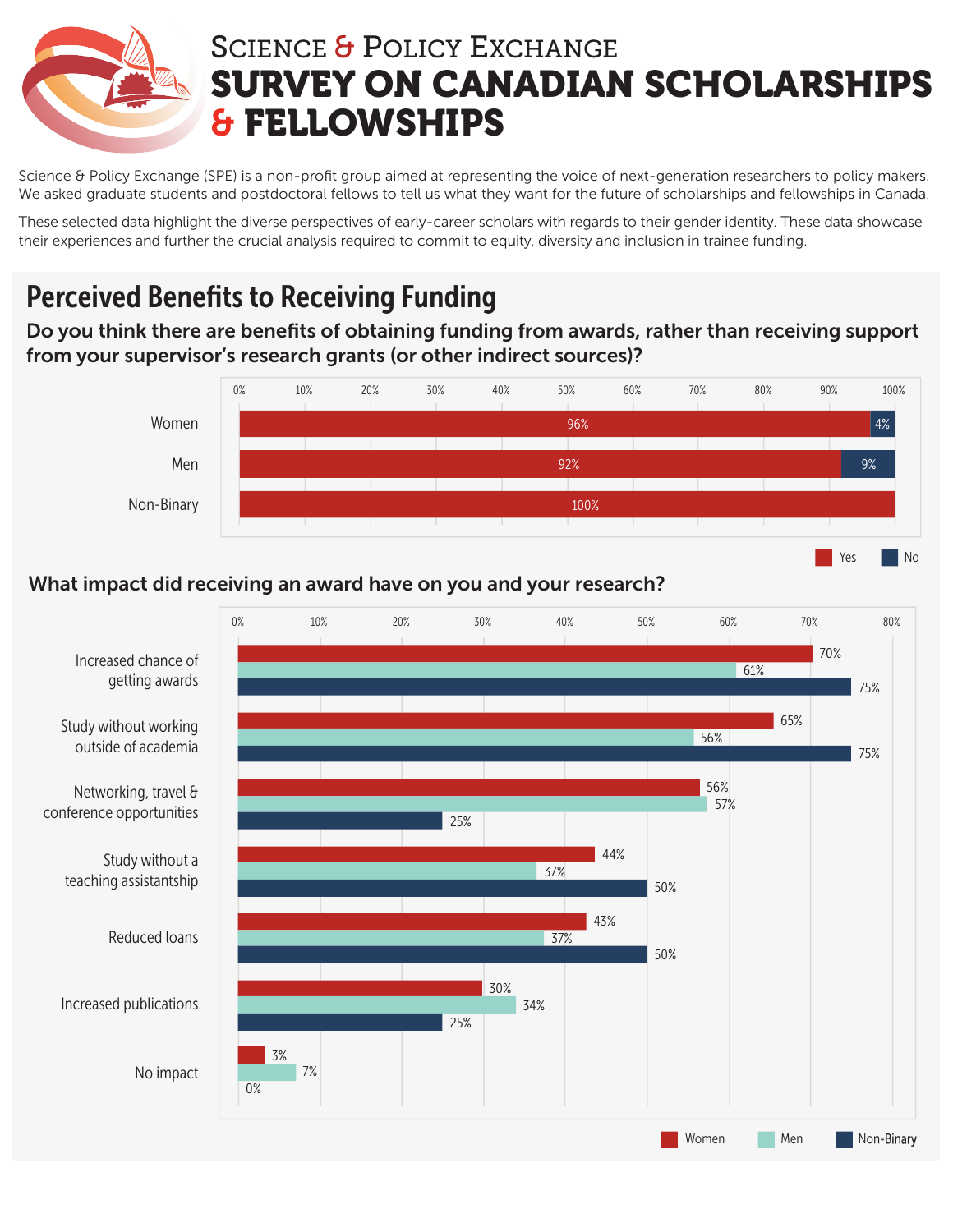### Redefining Excellence Criteria

In your opinion, rate how much value you think reviewers should place on the following factors when evaluating awards applications:



## Redefining Skills Training

#### Are there other skills you would like to see incorporated and encouraged into training?